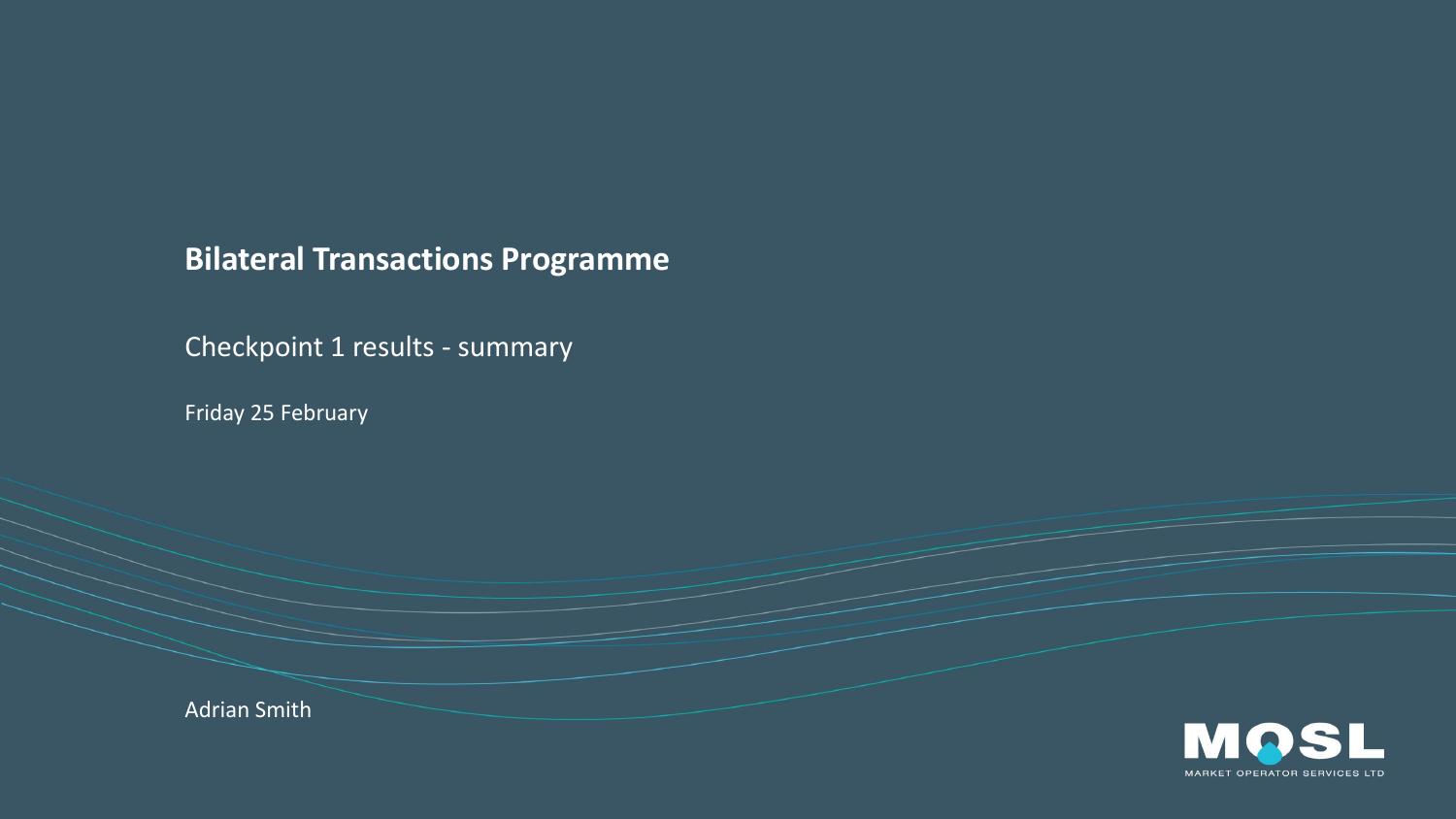

## Overview and response rate

- Programme requires MOSL and trading parties to be ready at the same time to adopt each process or tranche of processes
- Checkpoint 1 survey issued on 9 February to get picture of trading parties' current:
	- ◆ View of MOSL's process
	- ◆ Level of engagement with MOSL
	- Level of preparedness
	- Confidence in meeting programme deadlines
- ◆ Further checkpoints in March (bilateral hub access proforma) and end of May (assurance documentation)
- Excellent response rate: 34 returns, representing 82% of companies\*, 92% of market SPIDs

|                    | <b>Responses</b>                                       |
|--------------------|--------------------------------------------------------|
| <b>Wholesalers</b> | 18                                                     |
| <b>Retailers</b>   | 14                                                     |
| Total*             | 32<br>82% of trading parties<br>92% of market's SPIDs* |

- \*Excluding Waterscan, self-supply, NAVs and Third Party Integrators (TPIs)
- No responses (excluding categories above): 7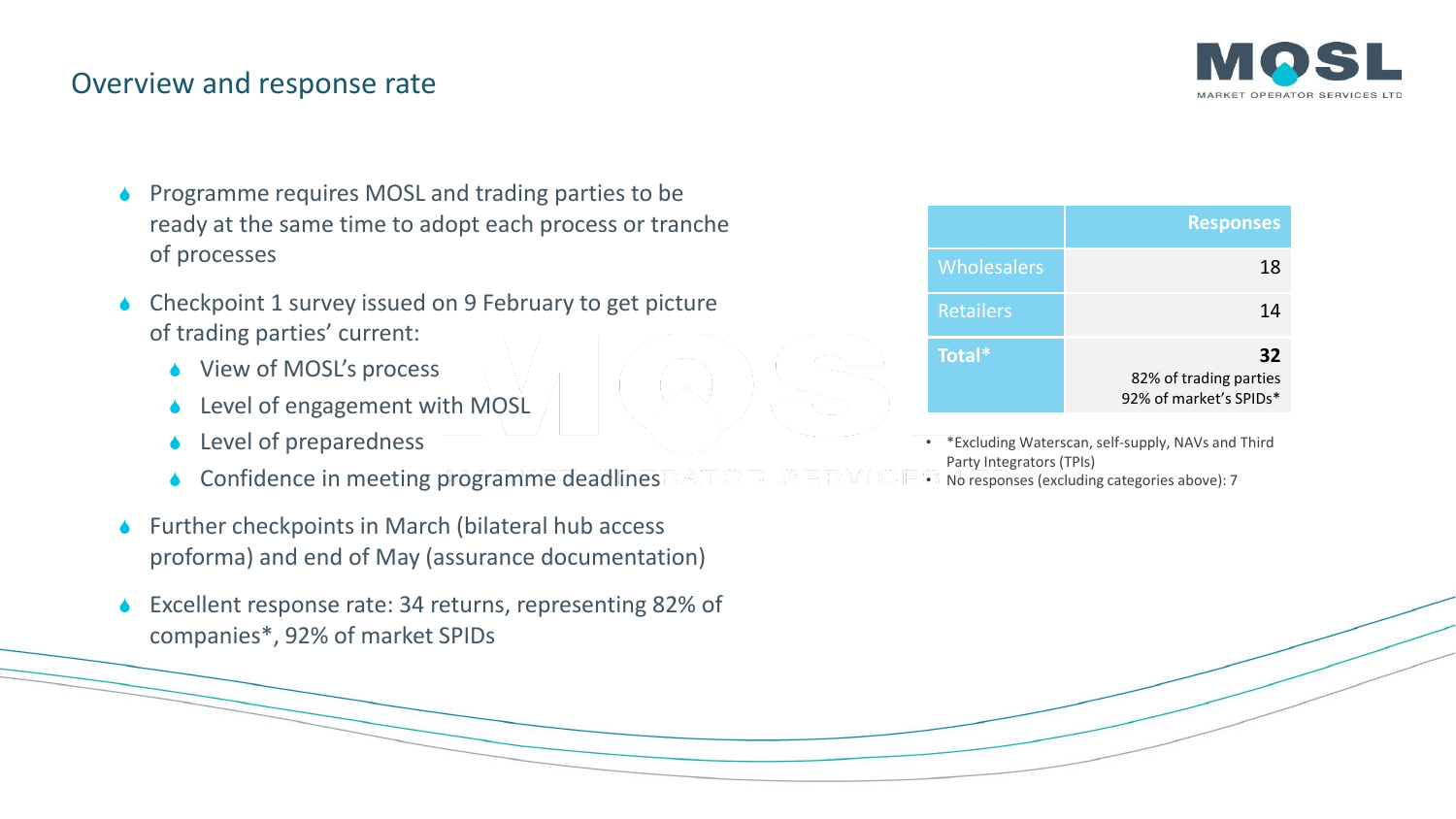## Initial results



- ◆ Strong agreement that trading parties are kept informed of changes to processes and codes (83%)
- ◆ Very high level of awareness regarding how to engage with MOSL, regardless of whether trading parties have chosen to do so to date (91%)
- ◆ Just over 50% of trading parties have actively engaged with MOSL to date
- $\triangle$  13 trading parties have raised issues with MOSL 85% agree/strongly agree that issues raised have been dealt with – or confident they would be.

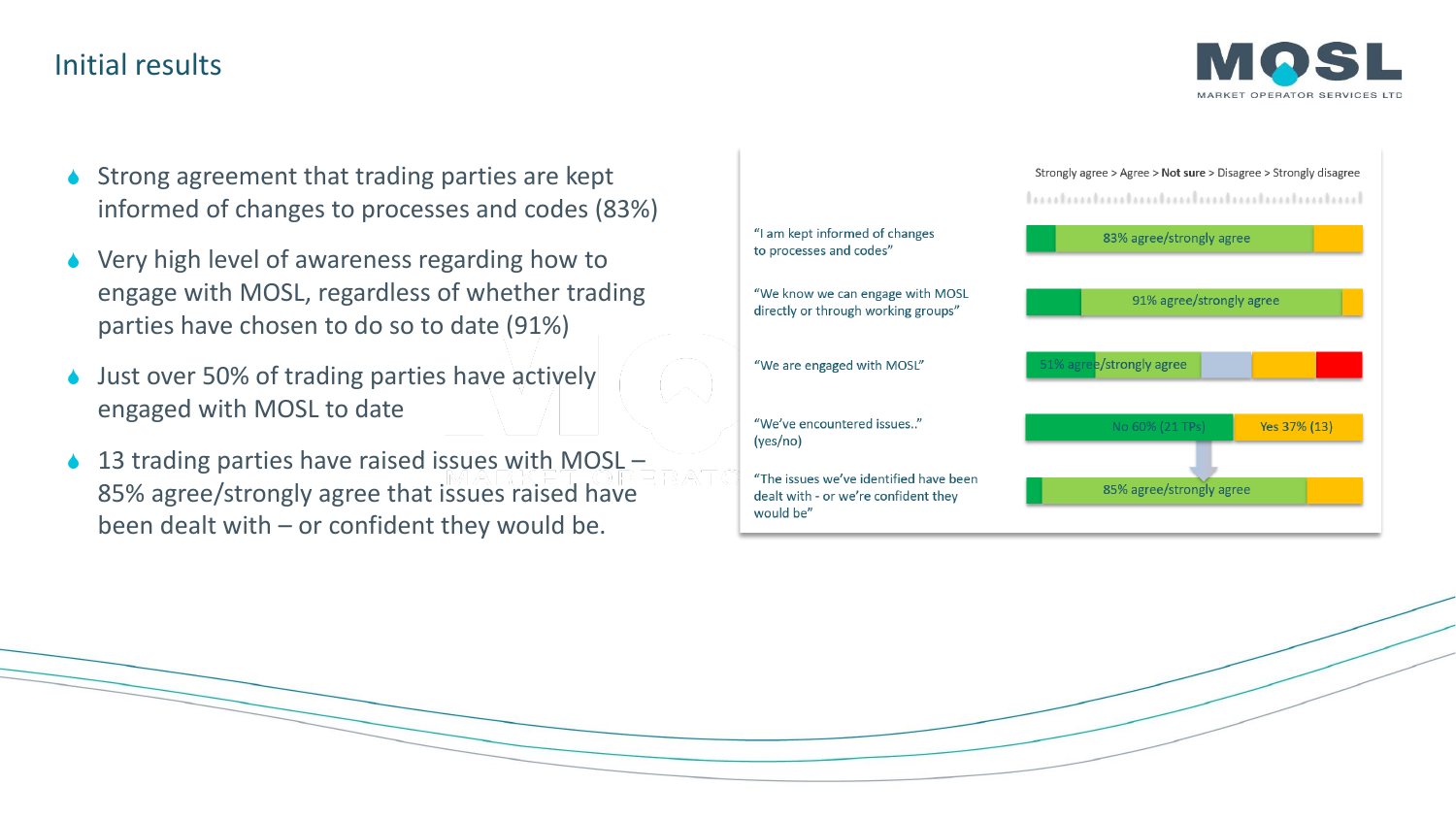# Initial results (cont'd)

### **Results**

- High overall level of awareness of programme and its requirements (66%)
- Half the market (49%) reports high/very high preparedness for first process (meter verification/C1)
- More than half (56%) high/very high confidence in meeting Phase 2 (i.e. C1). Remainder splits between 'not sure' and 'low'
- Confidence in meeting Phase 3 timeline virtually the same (57%), but increased proportion 'unsure'
- Plans to access the bilateral hub:
	- Phase 2 (i.e. C1): Majority of retailers plan to use web portal (low volume interface) (11); wholesalers relatively evenly divided (8/10)
	- Phase 3 onwards: retailers strongly favour portal (7), but significant proportion hasn't yet decided (6). Wholesaler preferences clearer at this stage: portal (6), integration (4), mix of both (5). Only 3 wholesalers are currently undecided.





Web portal (LVI) or System Integration (HVI)

\* 3 of 4 retailers that plan to use system integration (HVI) are using Third Party Integrators

#### Very high > High > Not sure > Low > Very low

"Awareness of the programme 66% very high/high and its requirements" "Our overall level of preparedness" 49% very high/high 23% "Confidence in meeting Phase 2 56% very high/high 26% at end of July" "Confidence in meeting the rest of the 57% very high/high 34% programme's timescales"